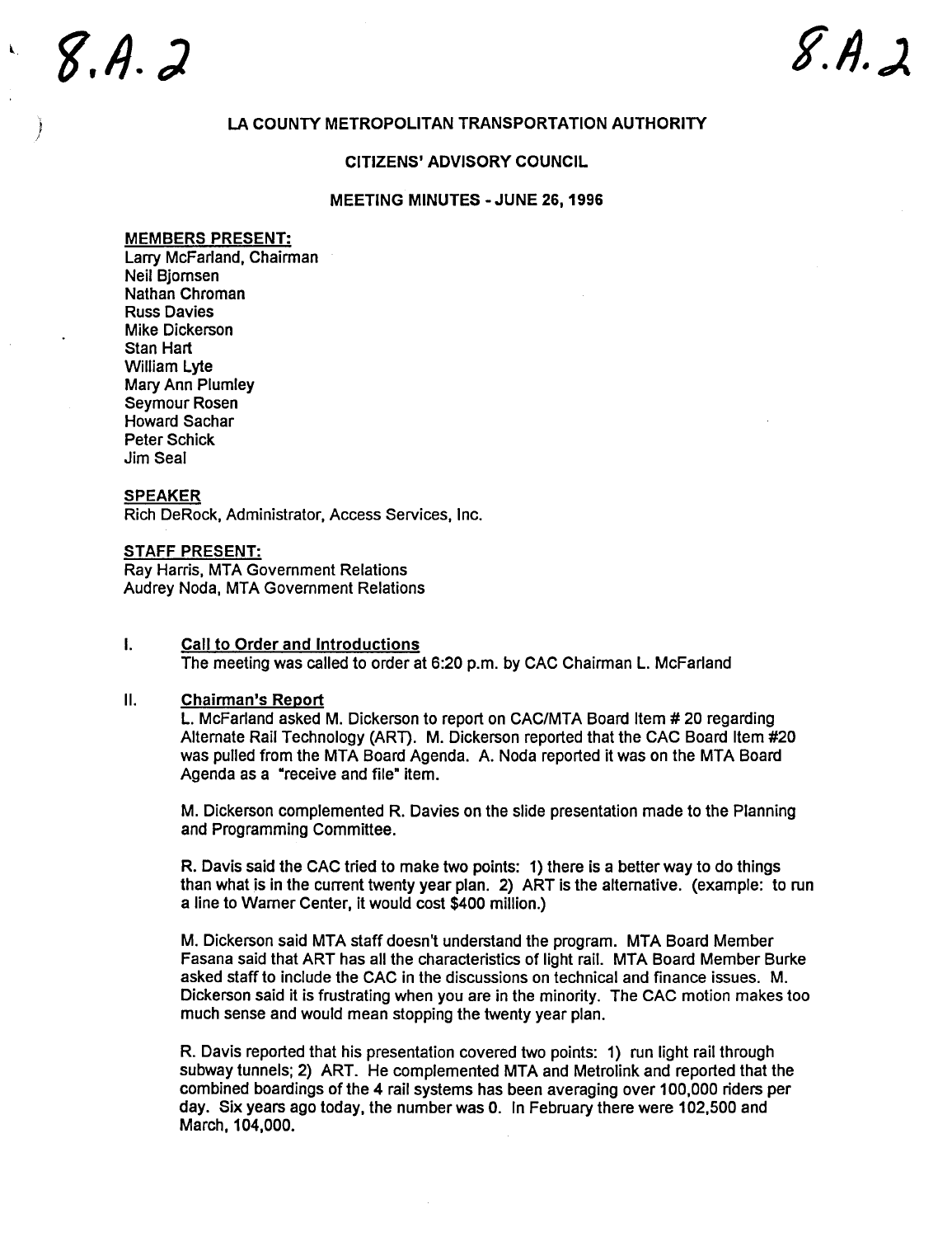L. McFarland introduced MTA Board Alternate, Joe Dawidziak.

J. Dawidziak commented that ART would be perfect for the Exposition Right-of-Way and Crenshaw Corridor. He is looking at a link-up to the Harbor area. Santa Fe Railroad is blocking that.

 $\boldsymbol{I}$ 

M. Dickerson said this technology is brand new, different. Siemens and ABB are dying to build turnkey design.

J. Dawidziak commented the CAC proposal would usurp the projects in the 20 year plan. The 20 year plan will be revisited in March. MTA Board Member Burke was concemed about leap-frogging. The discussion of ISTEA funds mayor may not be an issue. The issue will be how much money is available. We will be looking at a natural reduction in funding. The reality is providing transit or planning for it.

## III. R. DeRock, Administrator, Access Services, Inc.

R. DeRock gave a brief overview of the Access Services, Inc. (ASI) group. ASI implements the countywide coordinated plan to meet the requirements of the Americans with Disabilities Act of 1990 (ADA). The ADA requires each fixed route operator to provide complementary paratransit for individuals whose disabilities prevent them from using an accessible bus or rail system.

There are 41 fixed route operators in Los Angeles County. The first demonstration program was created by the former LACTC and began in the San Gabriel Valley with Prop. C 40% discretionary funds.

There are three different ADA categories:

- 1. Because of a disability, individuals are unable to board, ride or disembark from a
- fixed route bus;<br>2. Individuals who can't use the fixed route bus because it lacks accessible<br>equipment;
- 3. Individuals who have a disability in conjunction with the environment.

Under a strict definition, 95 000 - 115 000 people are eligible in Los Angeles County vs. 1.5 million of the elderly and disabled that are eligible.

Categories of Eligibility:

Unconditional eligibility  $=$  individuals who are never able to ride an accessible fixed route bus or train. This level allows individuals to use ASI for any trip in access services' service area.

Trip by trip  $=$  individuals who can use the accessible fixed route bus/train for some trips but not all. Eligibility is determined on a trip by trip basis.

 $Conditional = individuals$  who are prevented from using the fixed routes only at times when certain disabling conditions exist. ASI is available when mobility impairment fluctuates in a manner that prevents them from riding the fixed routes.

 $$ 

There is a 21 day application process for ASI.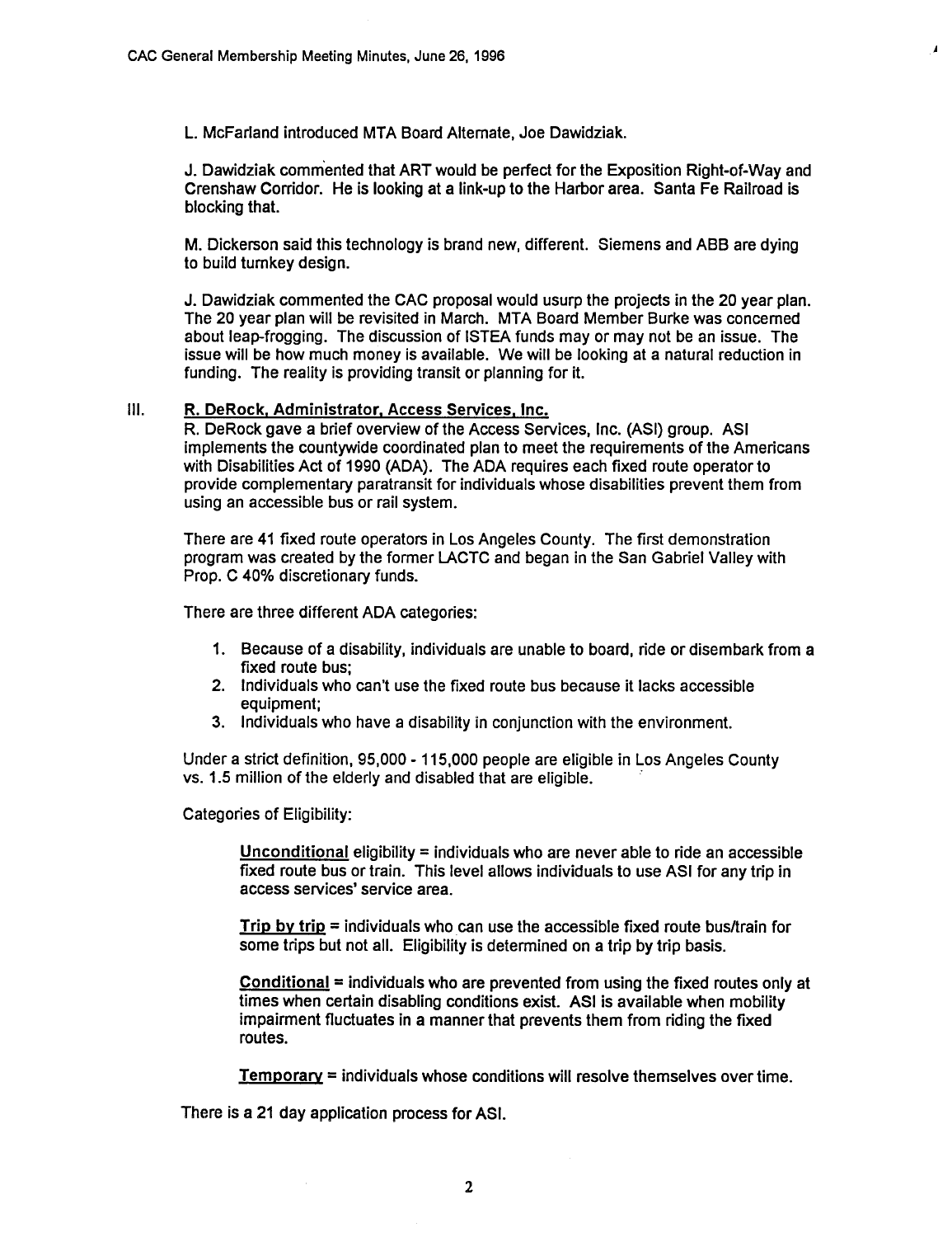Á,

ASI transports 4000 people daily. The system is growing very rapidly.

The ASI1996 budget is \$26 million. Next year, ASI is budgeted for \$33 million and will provide 1.5 million trips.

40% of the eligible people are in wheel chairs. 60% are ambulatory.

Average age is 78 years old. Average use = 24 trips per month. Average cost is \$24 a trip which translates into \$75 million a year (or two rail lines). The cost has been brought down to \$15 a trip. Average speed is 28 miles per hour vs. average bus speed  $= 10$  mph.

The Federal government says the fares cannot exceed twice the lowest fare amount. In LA. County there are 55 different fare structures due to the 41 providers.

ASI petitioned the Federal government to get the average fare down to \$1.50. There will be a public hearing to increase the fare to \$1.70. (Twice the MTA fare would be \$2.70). A transfer system will be instituted.

Bus routes in LA. County are extremely long due to the grid system.

MTA has 300 wheelchair boardings a day. ASI celebrated its 1 millionth rider last month. Weekend ridership is growing faster than weekday.

ASI contracts have performance standard penalties included in them. Penalties start from \$2000 +. Contractors must show a pattern in practice. Currently ASI is renegotiating contracts and will increase penalties. Contracts in three areas will be rebid in two months to improve efficiencies and lower costs.

Legally ASI is a private/non-profit.

S. Rosen stated in today's L.A. Times Editorial Section Mayor Riordan expressed how important buses are to transportation in this city. He recommended a citizens advisory panel for buses. S. Rosen commented that the CAC needs to let him know that the CAC covers bus issues.

H. Sachar said the Mayor doesn't understand what we're doing and recommended that Mayor Riordan's appointees on the CAC communicate to him directly.

S. Rosen introduced a motion to send a letter to the Mayor regarding the CAC' opposition to creating a bus citizens committee and let the Mayor know that the CAC covers a plateful of issues such as bus, rail and paratransit. J. Seal seconded the motion. Motion was carried unanimously.

## IV. Ad Hoc HOV Committee Report

S. Hart asked the CAC to approve the Motion and letter he submitted to B. McAliester regarding HOV's. He reported on the following points: 1) requirements of construction projects must be justified; 2) 25% of Prop C funds are for HOV lanes; 3) the elevated HOV program on the Harbor Freeway = \$750 million; 4) construction contracts alone = \$500 million; 5) divert funds away from HOV programs because it diverts money away from rail; 6) pricing issue.

In L.A. County, there are 9 million people who make an average of 4-5 trips a day  $= 47$ million trips per day. We have no data on trips per cost.